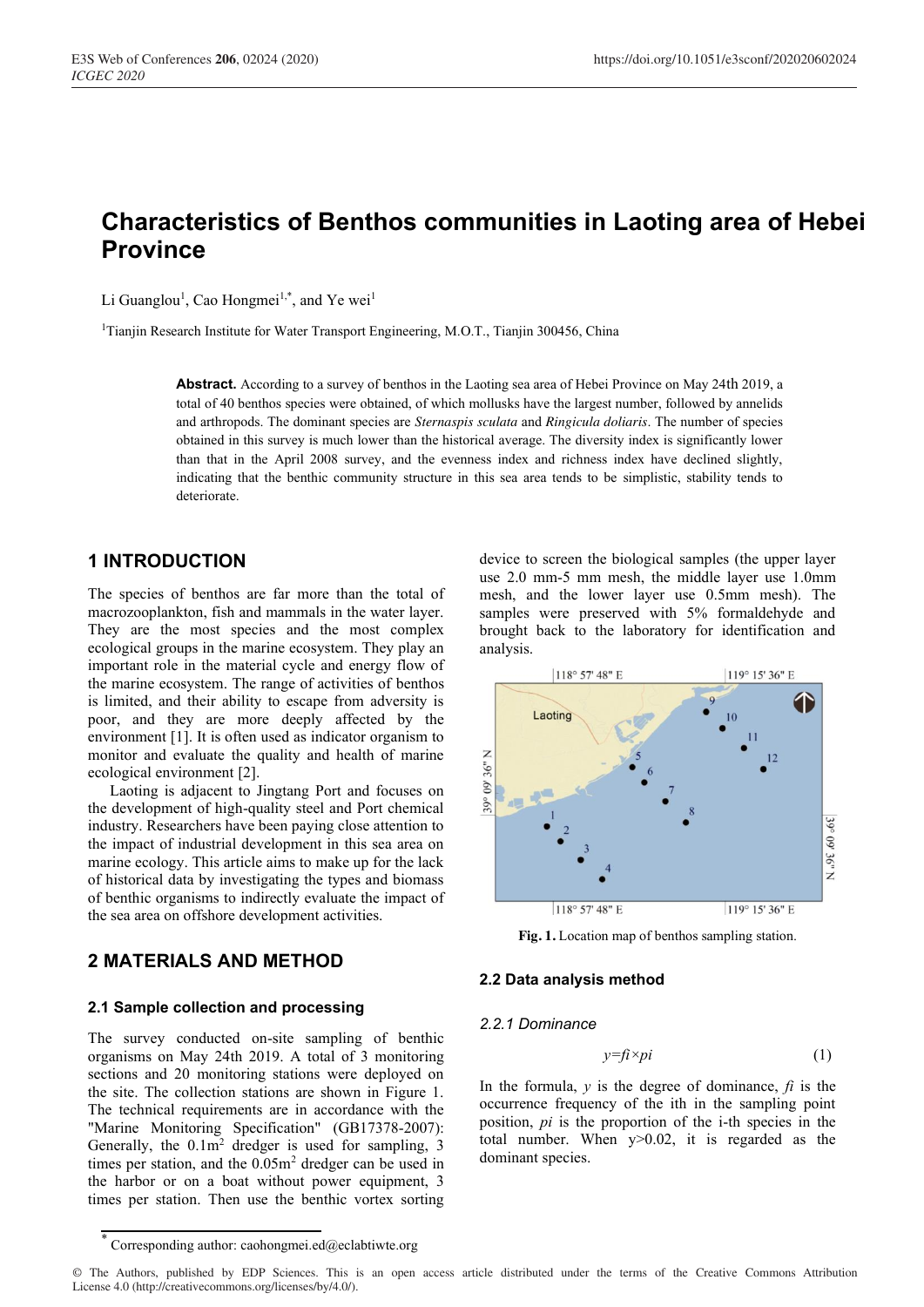$$
d = (S - 1) / log_2 N \tag{2}
$$

$$
J' = \frac{H'}{H'_{\text{Max}}} = \frac{H'}{\log_2 S} \tag{3}
$$

In the formula *S* is the number of species, *N* is the total abundance, and *H′* is Shannon-Weiner index,  $H'_{\text{Mor}} = \log_2 S$ .

*2.2.3 Shannon-Weiner index (H′)*

$$
H' = -\sum_{i=1}^{s} P_i \log_2 P_i \tag{4}
$$

In the formula *H'* is Shannon-Weiner index, *S* is the total number of species in the sample, *Pi* is the ratio of the number or weight of species i to the total number of samples.

The evaluation of benthic habitat quality refers to the classification standards in "The Technical Specifications for Environmental Monitoring of Offshore Waters" (HJ 442-2008). H  $\geq$ 3.0 means good habitat quality, 2.0 $\leq$ H' < 3.0 means general habitat quality, 1.0≤H '< 2.0 means poor habitat quality, and H' < 1.0 means extremely poor habitat quality.

# **3 RESULTS AND ANALYSIS**

### **3.1 Species composition**

A total of 40 species of benthic organisms were collected in this survey (Table 1.), belonging to 4 phyla, namely echinoderms, mollusks, arthropods and annelids. Among them, Mollusks are the most common species, accounting for 42.5% of benthos; 11 species of annelids, accounting for 27.5%; 11 species of arthropods, accounting for 27.5%; 1 species of echinoderm, accounting for 2.5%. The species composition of benthic organisms in Laoting sea area is shown in Figure 2.

**Table 1.** List of Benthic Species

| Serial<br>number | Classification | Latin name                   |  |
|------------------|----------------|------------------------------|--|
|                  |                | Neanthes succinea            |  |
| $\overline{2}$   |                | Nephtys sp.                  |  |
| 3                | Annelid        | Glycera chirori              |  |
| 4                |                | Aonides oxycephala           |  |
| 5                |                | Sternaspis sculata           |  |
| 6                |                | Aricidea(Aricidea) fragilis  |  |
| 7                |                | Poecilochaetus serpens       |  |
| 8                |                | Lepidonotus sp.              |  |
| 9                |                | Heteromastus filiformis      |  |
| 10               |                | Cirratulus cirratus          |  |
| 11               |                | Capitella capotata           |  |
| 12               |                | Crassispira pseudoprinciplts |  |
| 13               |                | Eocylichna braunsi           |  |
| 14               | Mollusk        | Neverita didyma              |  |
| 15               |                | Ringicula doliaris           |  |
| 16               |                | Nassarius dealbatus          |  |





**Fig. 2.** Composition of Benthic Species in Laoting Sea Area.

#### **3.2 Biomass composition and distribution**

The benthic biomass of each station in the surveyed sea area varies from  $0.35$  to  $60.77$ g/m<sup>2</sup>, with an average of 9.21g/m2 . The benthic biomass composition of the surveyed sea area is dominated by mollusks, accounting for 85.47% of the total biomass. The highest value of benthic biomass appeared in Station 10, and the lowest value appeared in Station 7. The biomass composition of benthic organisms in Laoting sea area is shown in Figure 3. The biomass distribution of benthos in Laoting sea area is shown in Figure 4.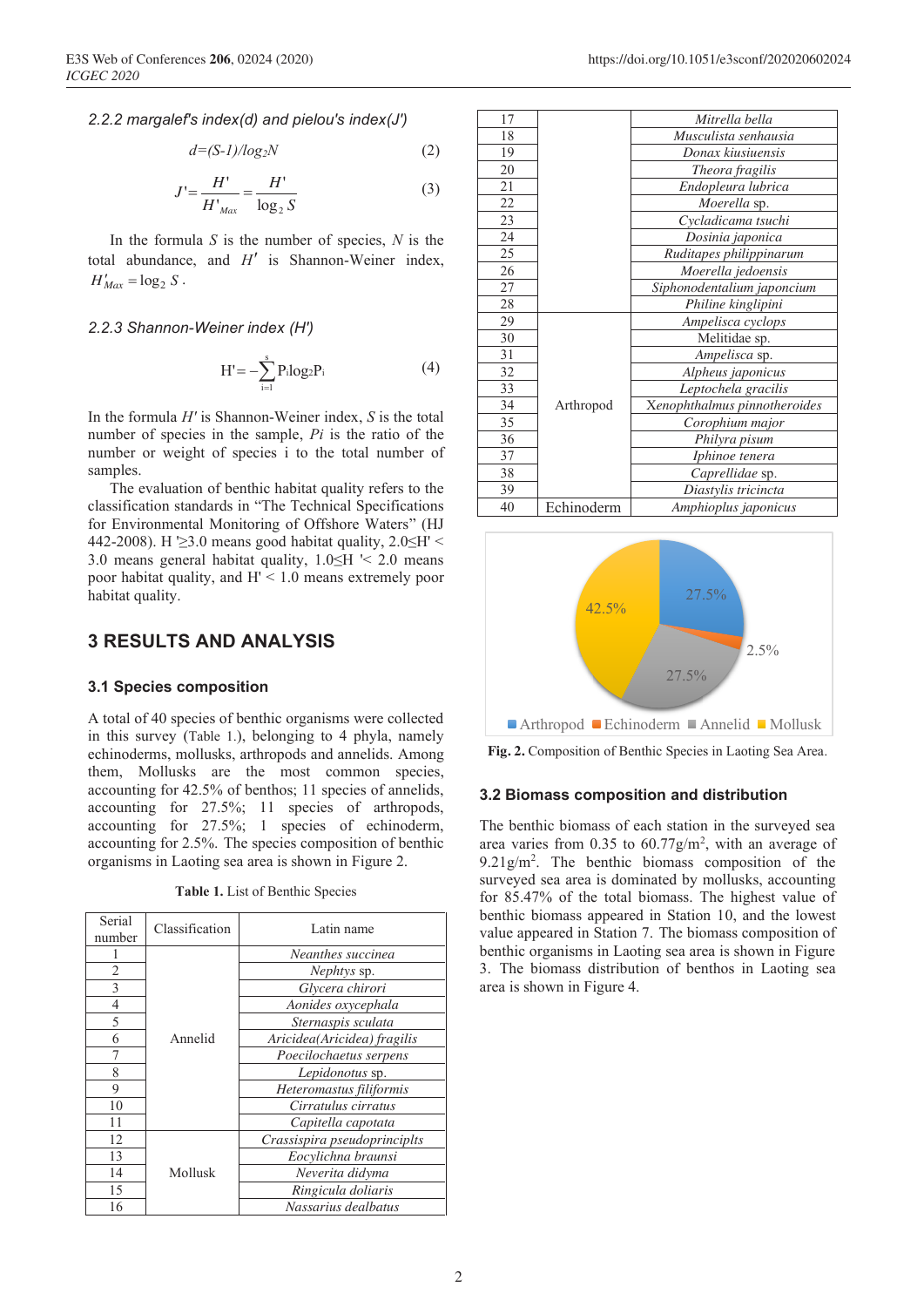

**Fig. 3.** Biomass composition of benthic organisms in Laoting sea area.



**Fig. 4.** Plane distribution of benthic biomass in Laoting sea area.

#### **3.3 Density composition and distribution**

The density of benthic organisms in the surveyed seas ranges from 32 to 292 ind./ $m^2$ , with an average of 105 ind./m2 . The surveyed sea area is dominated by mollusks, accounting for 51.43% of the total density. The second is annelid, which is 20.27% of the total density. The highest value of the density distribution of benthic organisms appeared at station 4, and the lowest value appeared at station 2. The density composition of benthic organisms in Laoting sea area is shown in Figure 5. The density distribution of benthos in Laoting sea area is shown in Figure 6.



**Fig. 5.** Density composition of benthic organisms in Laoting sea area.



**Fig. 6.** Plane distribution of benthic density in Laoting sea area.

#### **3.4 Community characteristics**

Analysis with PRIMER6.0 software, the community index of benthic biodiversity at each station is shown in Table 2. The benthic biodiversity index of each station is between 0.94 and 2.04, with an average index of 1.63. In this survey, the average diversity index of benthos in the surveyed sea area was lower than 2, and the benthic community structure in the sea area was poor.

The dominant species are *Sternaspis sculata* (y=0.06), *Ringicula doliaris* (y=0.03), *Moerella jedoensis* (y=0.02) and *Amphioplus japonicus* (y=0.02).

**Table 2.** Index of benthic community characteristics in the surveyed sea area

| Station<br>number | d    | J    | H'   |
|-------------------|------|------|------|
| 1                 | 0.68 | 0.78 | 1.08 |
| $\overline{2}$    | 0.87 | 1.00 | 1.39 |
| 3                 | 1.59 | 0.97 | 2.01 |
| 4                 | 1.59 | 0.86 | 1.98 |
| 5                 | 1.49 | 0.97 | 2.02 |
| 6                 | 1.44 | 0.98 | 1.90 |
| 7                 | 0.99 | 0.96 | 1.54 |
| 8                 | 0.99 | 0.96 | 1.54 |
| 9                 | 1.16 | 0.96 | 1.73 |
| 10                | 0.92 | 0.53 | 0.94 |
| 11                | 1.09 | 0.74 | 1.33 |
| 12                | 1.63 | 0.98 | 2.04 |

# **4 DISCUSS**

#### **4.1 Benthic community composition**

A total of 40 species of benthic organisms were obtained in this survey, of which mollusks are the most, with a total of 17 species, accounting for 42.5% of the benthic species composition; 11 species of annelids and arthropods, each accounting for 27.5% of the benthic species composition. Historical surveys of the Bohai Bay have shown that there are about a hundred species of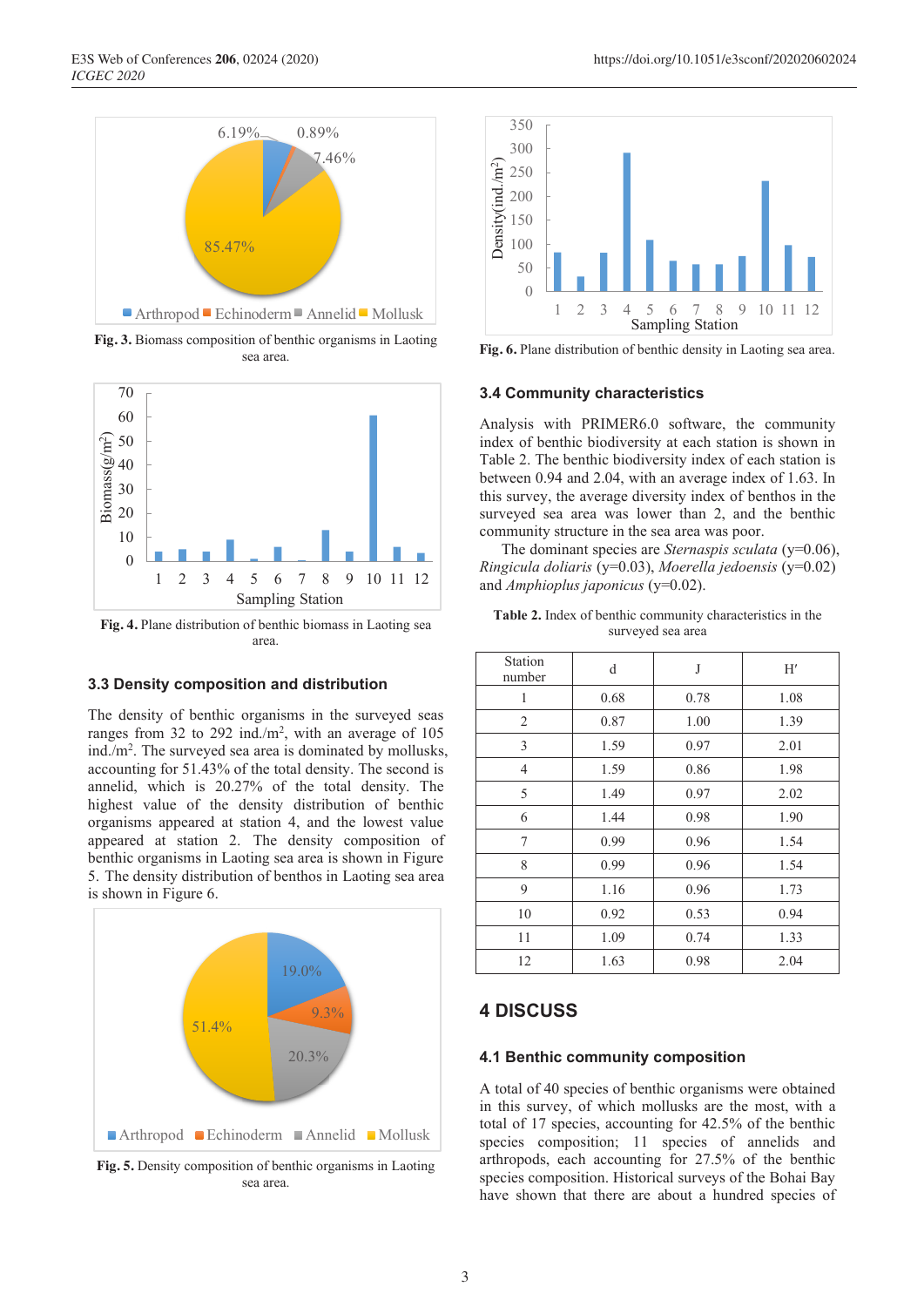benthos, such as 122 species in 1983[3], 128 species in 2013, and 143 species in 2014[4]. The results of this survey are far lower than the historical average. This may be due to the insufficient coverage of the survey, or it may be that the number of biological populations has declined due to excessive development and utilization in recent years.

Zhou ran [5] reported that the relationship between benthos and environmental factors in Bohai Bay was large, and it was significantly negatively correlated with water depth. With the decrease of water depth, the species of benthos increased correspondingly. In this survey, the average water depth of the nearshore is 6.5 meters, and the average water depth of the farthest end is 18.6 meters. A section near the north is consistent with the reported law. The other two sections are contrary to the report. The field survey belongs to the bathing area or artificial breeding area. It can be seen that human intervention has a great impact on the benthic environment. The influence of topography and hydrodynamic conditions on the benthic population structure needs more in-depth research.

## **4.2 Benthic community characteristics and dominant species**

A survey of benthic animals was conducted at 21 stations in the coastal waters of the Bohai Bay in April 2008 [6]. The average total habitat density of benthic animals in the survey area was  $228.8$  per m<sup>2</sup>, and the average total biomass was  $36.03$  g/m<sup>2</sup>, the average benthic diversity index is 2.99, the average richness index is 1.71, and the average evenness index is 0.84. The diversity index of the surveyed sea area (mean value 1.63) was significantly lower than that of the April 2008 survey, and the evenness index and richness index decreased slightly, indicating that the benthic community structure in the sea area tends to be simplistic and its stability tends to be poor. It has been reported [7] that lower values of species number, density, biomass, and diversity index are concentrated in the most severely disturbed areas such as main estuaries, estuaries and ports. This survey supports this view.

The community structure of benthic organisms is closely related to the structure of the seafloor. Among them, hard substrate groups and biomass are more, mainly filter-feeding fragile marine ecosystem groups, and soft sediments are mainly sediment eaters. Mollusks and annelids with short life cycles are the main areas in this survey, which account for 51.43% and 20.27% respectively. *Sternaspis sculata* and *Ringicula doliaris* are the main dominant species in this survey, and their dominance is 0.06 and 0.03 respectively, of which *Sternaspis sculata* is a typical organism with fine sediments. Similar to the 2017 survey [8], the dominant species are *Moerella iridescens* and *Sternaspis sculata*. The traditional benthic species of larger individuals, such as echinoderms and bivalves, have been rarely found, and have been replaced by smaller individual mollusks and annelids, showing miniaturization and low quality. It is inferred that the benthic community structure in this

sea area is relatively fragile. In recent years, affected by human activities, the benthic community structure in the Bohai Sea has changed.

In recent decades, due to coastal engineering, chemical and domestic pollutant discharge, and aquaculture, the structure of many marine ecosystems has undergone major changes. Although coastal areas have obvious ecological and economic importance, they lack in-depth and systematic research. Foreign research shows that benthic communities show significant structural changes, and the sensitivity of marine polychaete species to water temperature rise has decreased.

There is growing evidence that the seaward continental slope ecosystem is one of the major reservoirs of benthic marine biodiversity [9]. We need to increase research on benthic biodiversity and latitude, vertical and depth patterns, and improve our understanding of the biodiversity, drivers and mechanisms of its potential loss in the topography of open slopes at continental margins.

## **5 CONCLUSIONS**

Based on the investigation of macrobenthos in the Laoting sea area of Hebei Province on May 24th 2019. 40 species of benthos were found, of which 17 species were found in mollusk, accounting for 42.5% of the species composition, next are Annelid and arthropod. The biomass varied from 0.35  $g/m^2$  to 60.77 $g/m^2$  with an average of  $9.21$  g/m<sup>2</sup>. The biological density varied from 32 to 292 ind./ $m^2$ , with an average of 105 ind./ $m^2$ . The biodiversity index ranged from 0.94 to 2.04, and the average index was 1.63. The dominant species in this study were *Sternaspis sculata* and *Ringicula doliaris*, and their dominance was 0.06 and 0.03, respectively.

Compared with the historical data, the number of benthos species in this survey was low, and the benthic diversity index, evenness index and richness index decreased slightly. The structure of benthic community tends to be unitary and its stability tends to be poor. Marine exploitation activities in the Laoting sea area are the main reason for this trend.

# **REFERENCES**

- 1. X.Z. Li, Biodiversity **19(6)**, 676-684(2011)
- 2. R. Pinto, J. Patricio, A. Baeta, Ecological Indicators **9(1)**,1-25(2009)
- 3. E.J. Fang, J. Li, W.L. Ma, Modern fishery information **21(10)**,11-15(2006)
- 4. X.J. Li, Z.Q. Zhou, L.L. Chen, Oceanologia et Limnologia Sinica **48(3)**,617-627(2017)
- 5. R. Zhou, X.B. Qin, S.T. Peng, Acta Ecologica Sinica **34(1)**, 50-58(2014).
- 6. Y. Wang, L.S. Liu, C.Q. Liu, Research of Environmental Science **23(4)**,430-436(2010)
- 7. W.Q. Cai, W. Meng, L.S. Liu, Acta Scientiae Circumstantiae, **33(5)**,1458– 1466(2013)